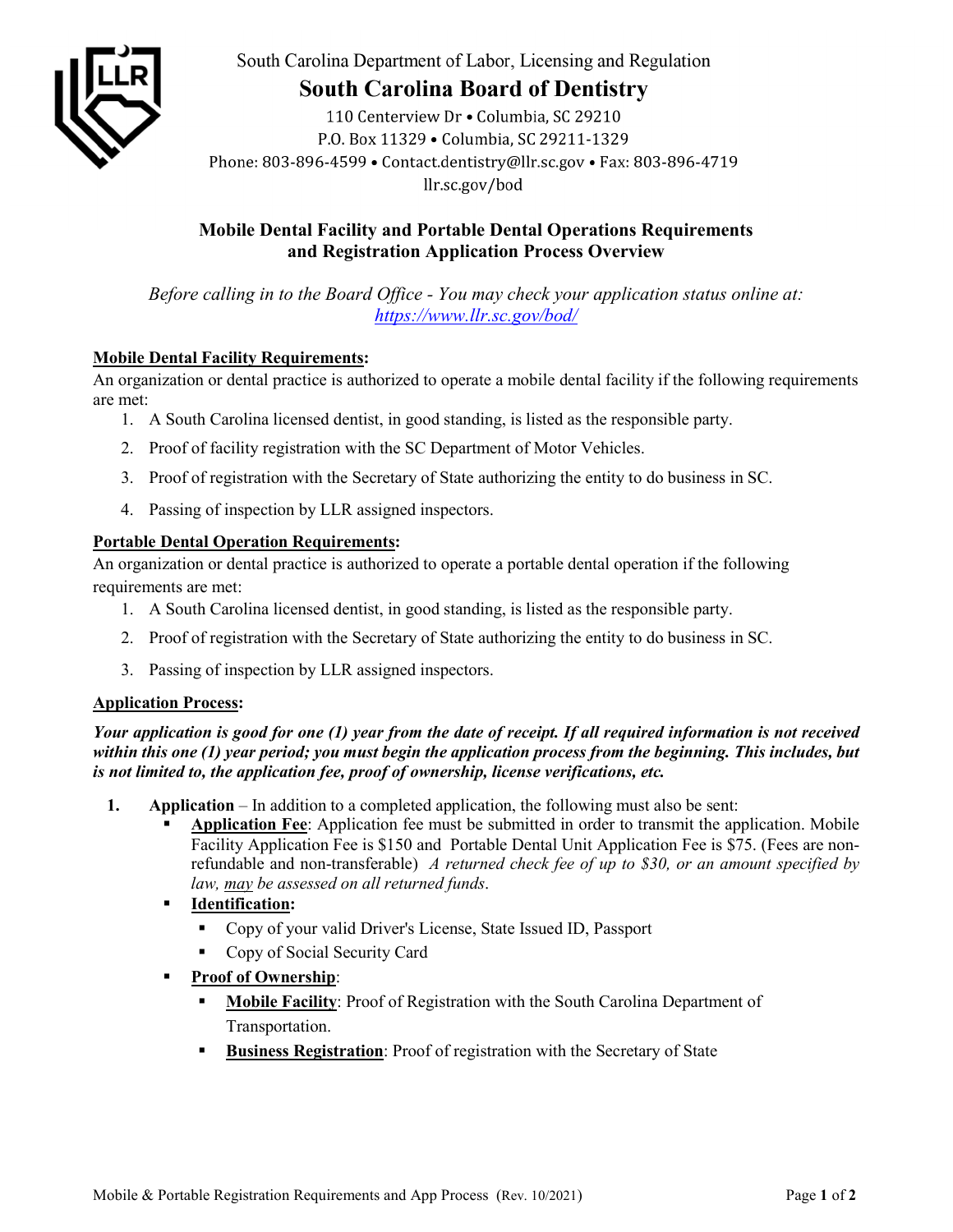- **Radiographic Equipment Inspection**: If utilizing radiographic equipment, a copy of the passed inspection report from SC Department of Health and Environmental Control (DHEC) must be supplied. Per SC Regulation 39-16, every dentist and persons employed by the license who place and expose radiographic films, must successfully complete required training.
- **Emergency Follow-Up Care:** a copy of the procedure for emergency or follow-up care for patients treated must be submitted. The plan is to be kept where services are being provided. See S.C. Code of Law §40-15-172(B)(7) and S.C. Regulations 39-18(G) for plan requirements.
- **Consent Form and Patient Information Sheet:** a copy of the consent form utilized when services are rendered to minors and patient information sheet as outline in S.C. Code of Law §40-15-172(B)(10) and S.C. Regulation 39-18(G) and 39-18(N).
- **Proposed Location List:** A listing of proposed locations where the mobile dental facility or portable dental operations is to be provided in accordance with 39-18(K) and S.C. Code of Law  $§$ 40-15-172(B)(5).
- **2. Inspection:** All mobile facilities and portable equipment must pass inspection prior to utilization.
	- Once a registration application is approved, agency inspectors will be notified and will be contacted responsible parties to schedule an inspection. Failure to pass the initial inspection will result in a re-inspection within thirty (30) days. Applicants who fail to pass the second inspection for non-compliance or exceeding thirty (30) days, or require multiple rescheduling of an inspection greater than three (3) times will be charged at a rate of \$75 per hour (including travel time) for each subsequent inspection.
	- All mobile facilities and portal operations must meet the requirements as outlined in S.C. Code of Laws §40-15-172 and S.C. Regulation 39-18. Mobile dental facilities shall be inspected annually upon renewal of registration. Portable dental operations shall be inspected upon initial registration and thereafter only when a substantial repair, replacement, or modification has been made that requires inspection in the interest of patient safety.

Mobile Dental Facilities must:

- Comply with all applicable federal, state and local laws, regulation and ordinances dealing with radiographic equipment, flammability, construction, sanitation, zoning, infectious waste management, universal precautions, OSHA guidelines, access by persons with disabilities as required by state and federal law and the CDC. Included by not limited to:
	- Ready access ramp or lift if services are provided to disabled persons
	- Properly functioning sterilization system
	- Ready access to adequate supply of potable water, including hot water
	- Ready access to toilet facilities
	- Covered galvanized, stainless steel or other noncorrosive container for deposit of refuse and waste materials
- Have carbon monoxide detection devices installed and in proper working order
- Communication devise to enable immediate contact with appropriate persons in event of medical or dental emergency.
- Upon a passed inspection, board staff will mail a copy of the listed dental personnel license(s). Per S.C. Code of Law §40-15-172(B)(3), each dentist and dental hygienist providing dental services in a mobile dental facility or portable dental operation must display a copy of their license.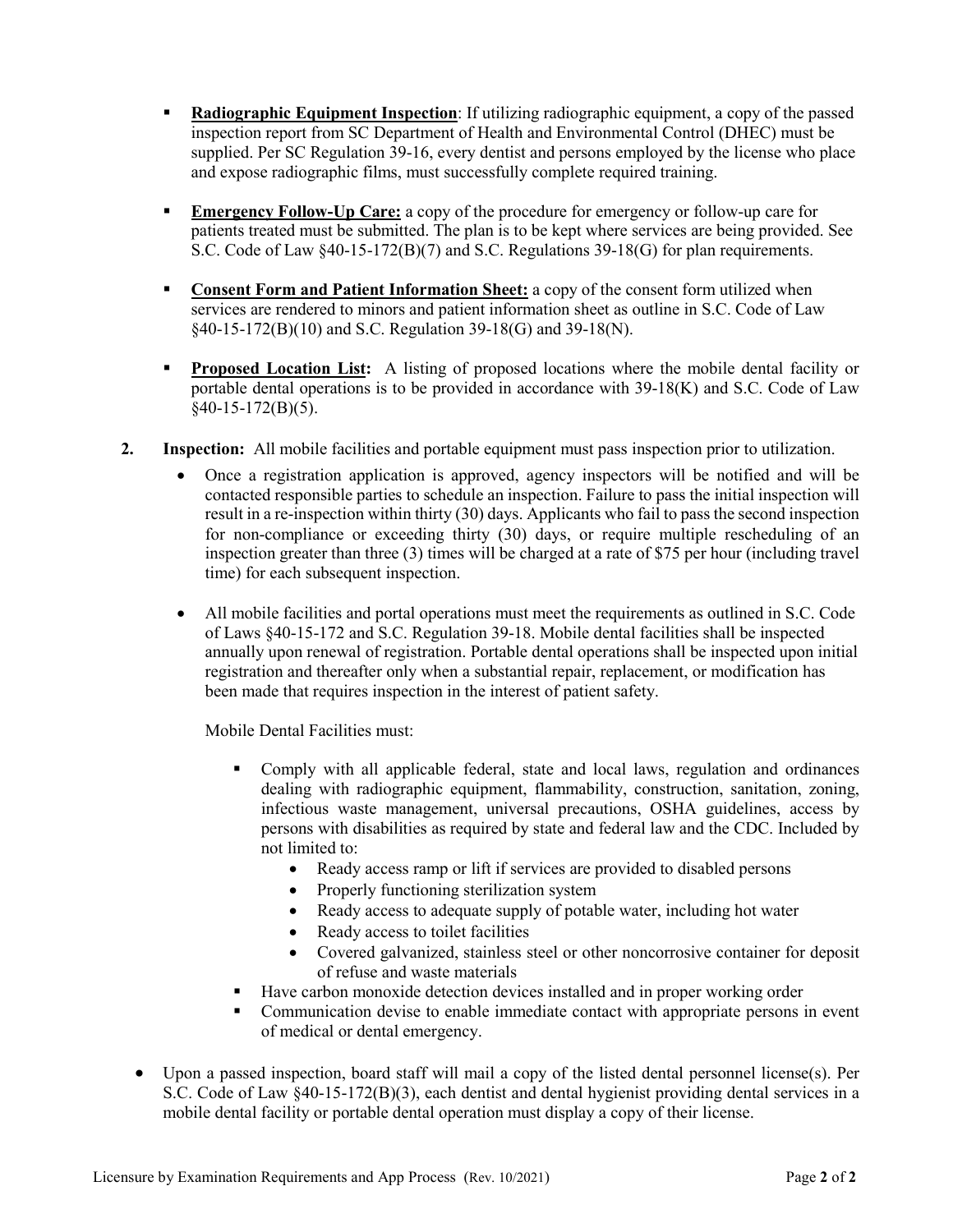

South Carolina Department of Labor, Licensing and Regulation

## **South Carolina Board of Dentistry**

110 Centerview Dr . Columbia, SC 29210 P.O. Box 11329 . Columbia, SC 29211-1329 Phone: 803-896-4599 · Contact.dentistry@llr.sc.gov · Fax: 803-896-4719 llr.sc.gov/bod

#### **APPLICATION FOR MOBILE DENTISTY FACILITY OR PORTABLE DENTAL OPERATION**

*Your application is good for one (1) year from the date of receipt. If all required information is not received within this one (1) year period; you must begin the application process from the beginning.* 

#### **Submit the following with your application to the address above:**

- Check or money order only, made payable to SC Board of Dentistry (Fees are non-refundable). A returned check fee of up to \$30, or an amount specified by law, may be assessed on all returned funds. CASH IS NOT ACCEPTED.
	- o Mobile Facility Application Fee: \$150
	- o Portable Unit Application Fee: \$75
- Copy of your valid Driver's License
- Proof of Ownership
	- o Registration with SC DMV, if applicable
	- o Business registration with the Secretary of State
- DHEC Radiographic Equipment Inspection report, if applicable
- Copy of procedures for Emergency and Follow-Up Care for patients
- Copy of Patient Information Sheet and Consent Form
- Proposed Location List

### **REGISTRATION INFORMATION:**

**Type of Registration:** (check one)

|                             |                                                                                                                                                                                                                                                                     |  | Owner's Name: |  |  |  |
|-----------------------------|---------------------------------------------------------------------------------------------------------------------------------------------------------------------------------------------------------------------------------------------------------------------|--|---------------|--|--|--|
|                             | (Street, City, State, Zip)                                                                                                                                                                                                                                          |  |               |  |  |  |
|                             | Mailing Address: National Address: National Address: National Address: National Address: National Address: National Address: National Address: National Address: National Address: National Address: National Address: Nationa<br>(Street/PO Box, City, State, Zip) |  |               |  |  |  |
|                             |                                                                                                                                                                                                                                                                     |  |               |  |  |  |
| (Responsible for operation) |                                                                                                                                                                                                                                                                     |  |               |  |  |  |